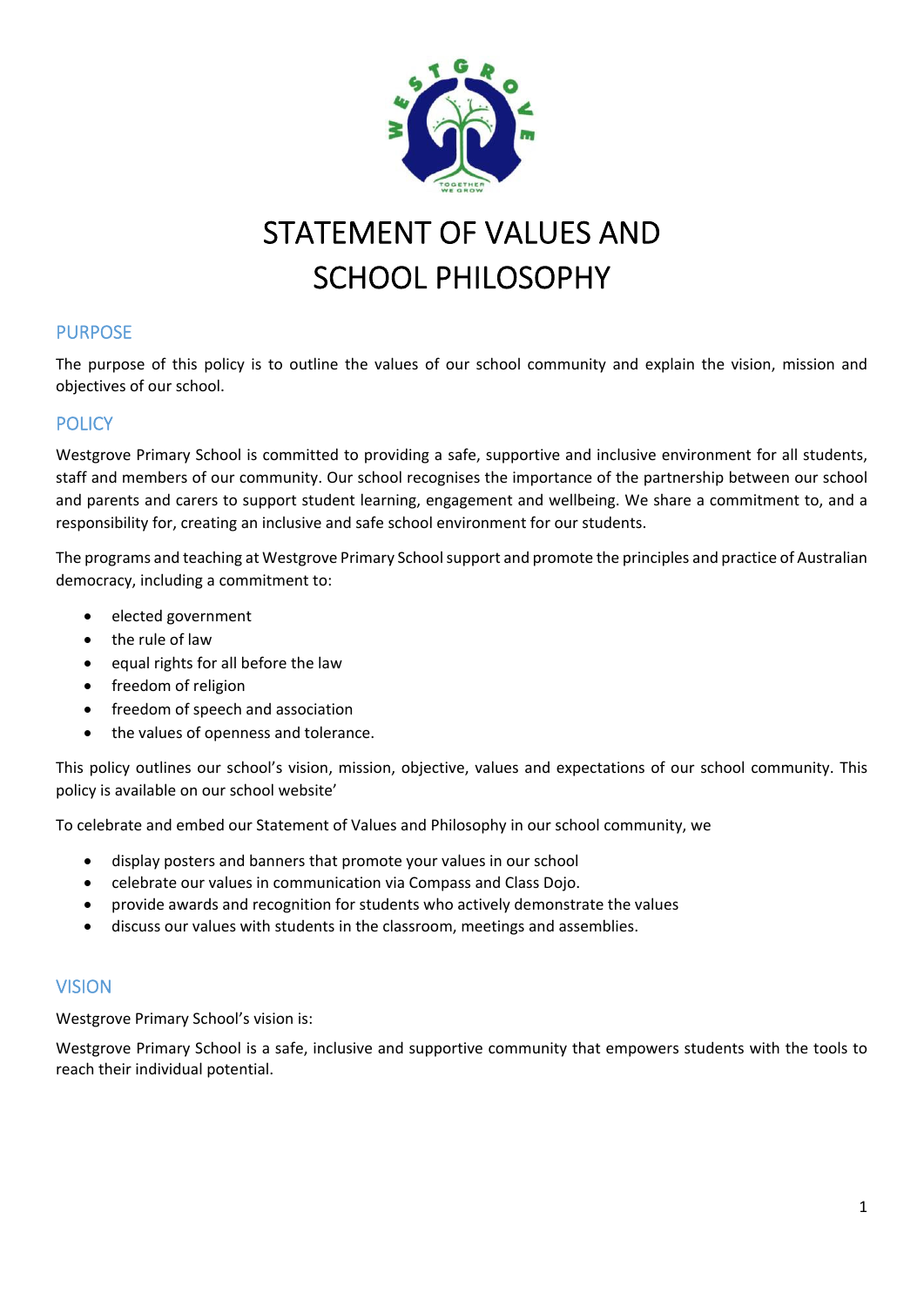# GUIDING VALUES

Westgrove Primary School's guiding vales are: **Respect, Empathy, Honesty, Perseverance, Inclusivity, Resilience,**  and **Collaboration.** 

These values define our behaviour and underpin all decision making. We are committed to ensuring that we treat one another and the environment with respect, are honest in our endeavours and interactions, persevere to achieve our goals, demonstrate empathy for all members of our community and at all times embrace inclusive practices. We are striving to develop a toolbox of strategies to help us become more resilient and we are collaborative in both our learning, and decision making.

The school wide positive behaviour pillars of **Be Safe**, **Be Respectful** and **Be a Learner** are embedded in our practice across the school.

# BEHAVIOURAL EXPECTATIONS

Westgrove Primary School acknowledges that the behaviour of staff, parents, carers and students has an impact on our school community and culture. We acknowledge a shared responsibility to create a positive learning environment for the children and young people at our school.

As principals and school leaders, we will:

- model positive behaviour and effective leadership
- communicate politely and respectfully with all members of the school community
- work collaboratively to create a school environment where respectful and safe behaviour is expected of everyone
- behave in a manner consistent with the standards of our profession and meet core responsibilities to provide safe and inclusive environments
- plan, implement and review our work to ensure the care, safety, security and general wellbeing of all students at school
- identify and support students who are or may be at risk
- do our best to ensure every child achieves their personal and learning potential
- work with parents to understand their child's needs and, where necessary, adapt the learning environment accordingly
- respond appropriately when safe and inclusive behaviour is not demonstrated and implement appropriate interventions and sanctions when required
- inform parents of the school's communication and complaints procedures
- ask any person who is acting in an offensive, intimidating or otherwise inappropriate way to leave the school grounds.

As teachers and non-teaching school staff, we will:

- model positive behaviour to students consistent with the standards of our profession
- communicate politely and respectfully with all members of the school community
- proactively engage with parents about student outcomes
- work with parents to understand the needs of each student and, where necessary, adapt the learning environment accordingly
- work collaboratively with parents to improve learning and wellbeing outcomes for students with additional needs
- communicate with the principal and school leaders in the event we anticipate or face any tension or challenging behaviours from parents
- treat all members of the school community with respect.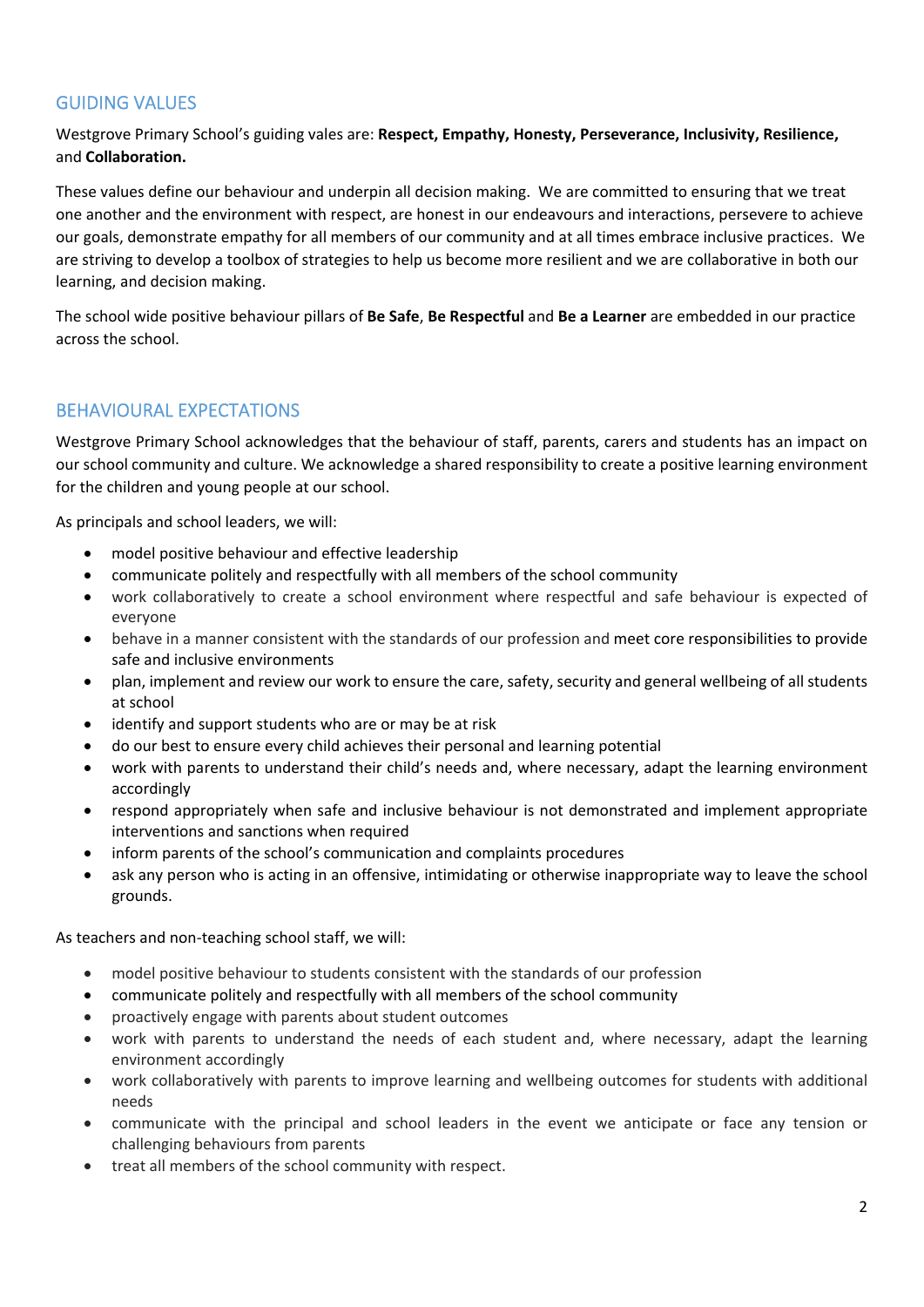As parents and carers, we will:

- model positive behaviour to our child
- communicate politely and respectfully with all members of the school community
- ensure our child attends school on time, every day the school is open for instruction
- take an interest in our child's school and learning
- work with the school to achieve the best outcomes for our child
- communicate constructively with the school and use expected processes and protocols when raising concerns
- support school staff to maintain a safe learning environment for all students
- follow the school's processes for communication with staff and making complaints
- treat all school leaders, staff, students, and other members of the school community with respect.

As students, we will:

- model positive behaviour to other students
- communicate politely and respectfully with all members of the school community.
- comply with and model school values
- behave in a safe and responsible manner
- respect ourselves, other members of the school community and the school environment.
- actively participate in school
- not disrupt the learning of others and make the most of our educational opportunities.

As community members, we will:

- model positive behaviour to the school community
- treat other members of the school community with respect
- support school staff to maintain a safe and inclusive learning environment for all students
- utilise the school's processes for communication with staff and submitting complaints

#### UNREASONABLE BEHAVIOURS

Schools are not public places, and the Principal has the right to permit or deny entry to school grounds (for more information, see our *Visitors Policy*).

Unreasonable behaviour that is demonstrated by school staff, parents, carers, students or members of our school community will not be tolerated at school, or during school activities.

Unreasonable behaviour includes:

- speaking or behaving in a rude, manipulative, aggressive or threatening way, either in person, via electronic communication or social media, or over the telephone
- the use or threat of violence of any kind, including physically intimidating behaviour such as aggressive hand gestures or invading another person's personal space
- sending demanding, rude, confronting or threatening letters, emails or text messages
- sexist, racist, homophobic, transphobic or derogatory comments
- the use of social media or public forums to make inappropriate or threatening remarks about the school, staff or students.

Harassment, bullying, violence, aggression, threatening behaviour and unlawful discrimination are unacceptable and will not be tolerated at our school.

Unreasonable behaviour and/or failure to uphold the principles of this *Statement of Values and School Philosophy* may lead to further investigation and the implementation of appropriate consequences by the school Principal.

At the Principal's discretion, unreasonable behaviour may be managed by: